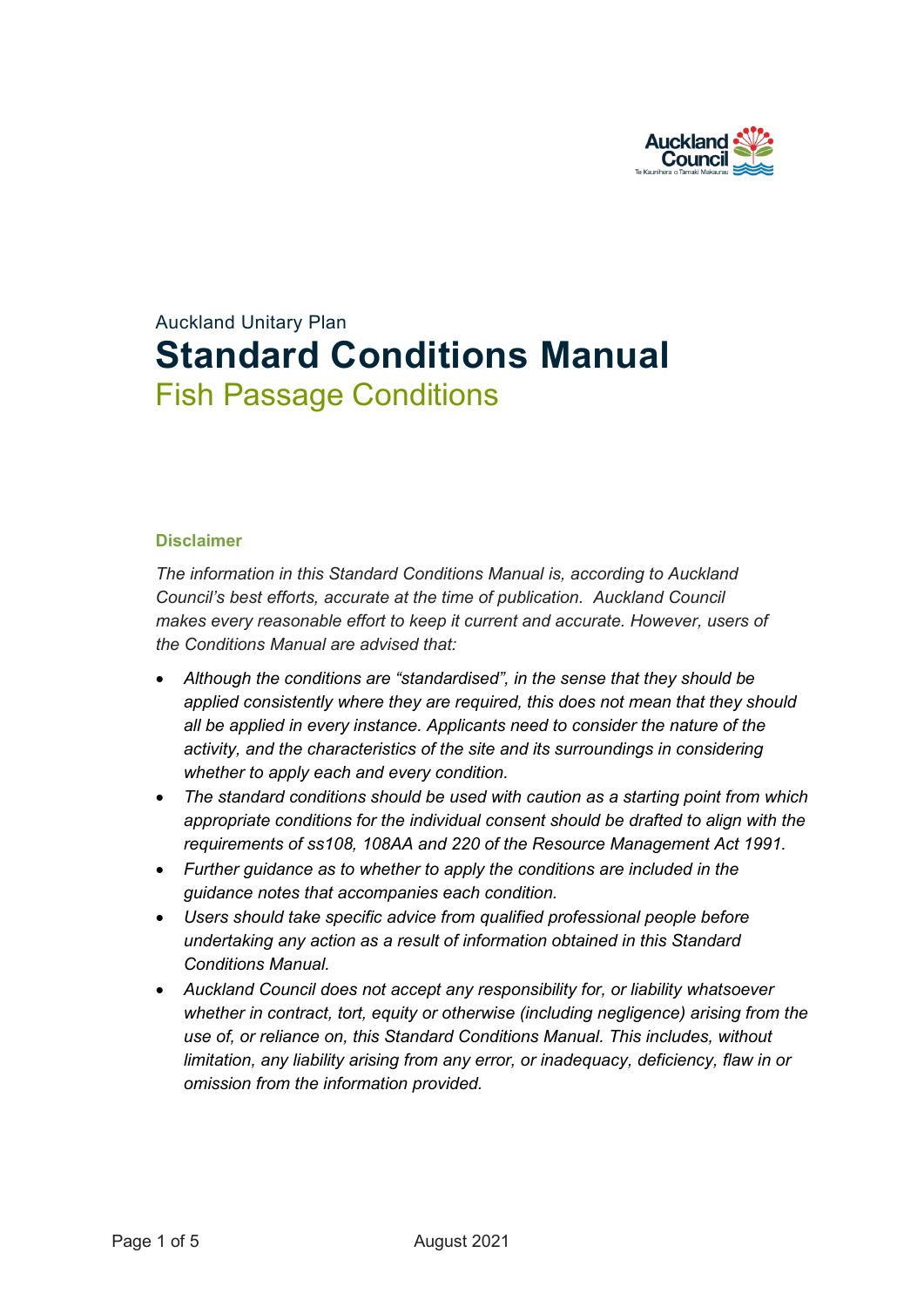## **Introduction**

These conditions relate to structures with the potential to block or impede fish passage. The [Resource Management \(National Environmental Standards for](http://www.legislation.govt.nz/regulation/public/2020/0174/latest/LMS364099.html)  [Freshwater\) Regulations 2020](http://www.legislation.govt.nz/regulation/public/2020/0174/latest/LMS364099.html) (NES FW) require applicants to provide information about the structure. The purpose of the information requirements is to ensure that the council obtains information on the design and performance of structures in relation to the passage of fish.

The NES FW requirements apply to the placement, use, alteration, extension, or reconstruction in, on, over, or under the bed of any river or connected area of the following structures:

- (a) a culvert;
- (b) a weir;
- (c) a flap gate (whether passive or non-passive);
- (d) a dam;
- (e) a ford,
- (f) an apron,
- (g) a ramp.

Information about the structure must be provided to the council within 20 working days after the activity is finished. The information needs to include the structure's location, width and photographs so the council can assess what maintenance the structure will need.

The NES FW also imposes maintenance and monitoring requirements that must be reflected in the structure's consent conditions. These are specified in Reg 69(2) of the NES FW, which provides:

(2) A resource consent granted for the activity must impose conditions that—

(a) require monitoring and maintenance of the structure that is sufficient to ensure that its provision for the passage of fish does not reduce over its lifetime; and

(b) require a plan for that monitoring and maintenance that includes—

(i) how the monitoring and maintenance will be done; and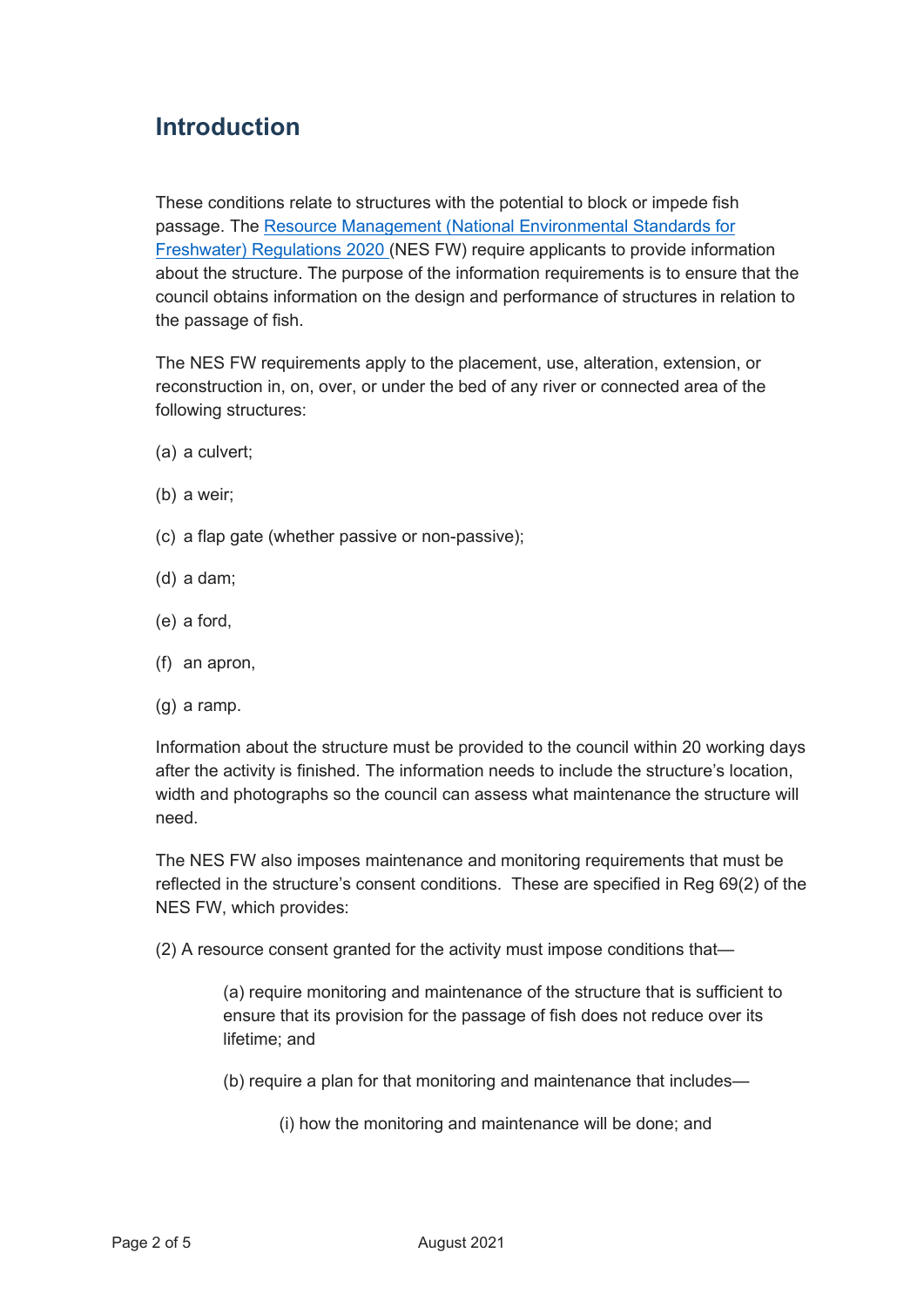(ii) the steps to be taken to avoid any adverse effects on the passage of fish; and

(iii) the steps to be taken to ensure that the structure's provision for the passage of fish does not reduce over its lifetime; and

(iv) how often, as specified by the consent authority, the information must be provided under paragraph (c) (for the purposes of reassessing the structure's effect on the passage of fish); and

(v) a process for providing that information; and

(c) require an updated version of the information relating to the structure that was required for the original resource consent to be provided to the consent authority at the following times:

- (i) at the intervals required by the plan; and
- (ii) each time a significant natural hazard affects the structure.

These conditions will be placed on consents under the direction of a specialist (earth and stream works) in the council's Earth, Stream and Trees team.

#### **Condition 1**

Within twenty (20) working days following completion of the installation of the new (*culvert, weir, flap gate, dam, ford, apron and ramp) structure*, the consent holder must submit to the council the information required by regulations *62, 63 (culverts), 64 (weirs), 65 (flap gates), 66 (dams), 67 (fords) and 68 (aprons and ramps)* of the National Environmental Standard for Freshwater (2020), specifying the time and date of collection.

### **Condition 2**

Within twenty (20) working days following completion *of the* [insert structure type] *structure*, the consent holder must submit a Fish Passage Monitoring and Maintenance Plan (FPMMP) to the council for certification. The FPMMP must specify the ongoing monitoring and maintenance measures of the [insert structure type]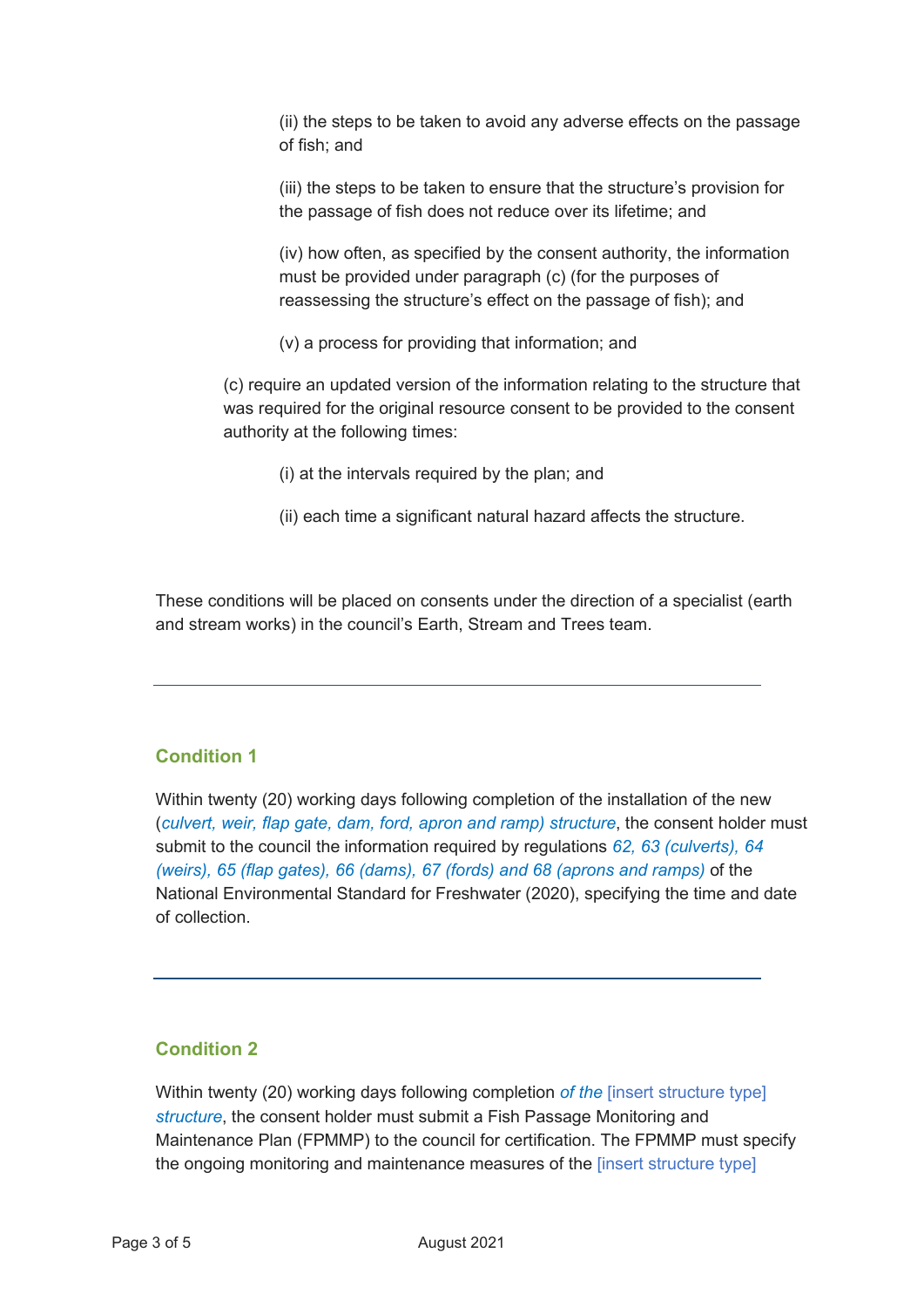structure to ensure fish passage is maintained and does not reduce over the lifetime of the [insert structure type] *structure*, and include the following detail and processes:

- a. Specific aspects of the structure to be monitored to ensure that the structure's provision for the passage of fish does not reduce over its lifetime.
- b. Programme and frequency of routine monitoring and maintenance.
- c. Method of visual inspection of the structure within 5 days following a significant natural hazard, or events that may otherwise affect the *structure's* provision for fish passage.
- d. Record keeping of monitoring results including photos,
- e. Follow up actions including the preparation of as-built plans and supporting information, further steps, and remediation measures.

#### **Condition 3**

If any of the routine monitoring or visual inspections identify that provision for fish passage has been reduced, or the [insert structure type] structure is damaged, the consent holder must undertake maintenance or remediation works as soon as practicable to remedy the issues identified.

*Advice Note:*

*Prior to any remedial works being undertaken, the consent holder should assess whether the works meet the permitted activity regulations in the Resource Management (National Standards for Freshwater) Regulations 2020.* 

#### **Condition 4**

The consent holder must maintain a record of:

- i. All placement, alteration, extension and reconstruction works for the [insert structure type] structure, including when the works commence, how long they take, and when the works are completed; and
- ii. Details of all monitoring and maintenance works undertaken on the [insert structure type] structure in accordance with condition **2**, including photos and evidence of any maintenance works undertaken.